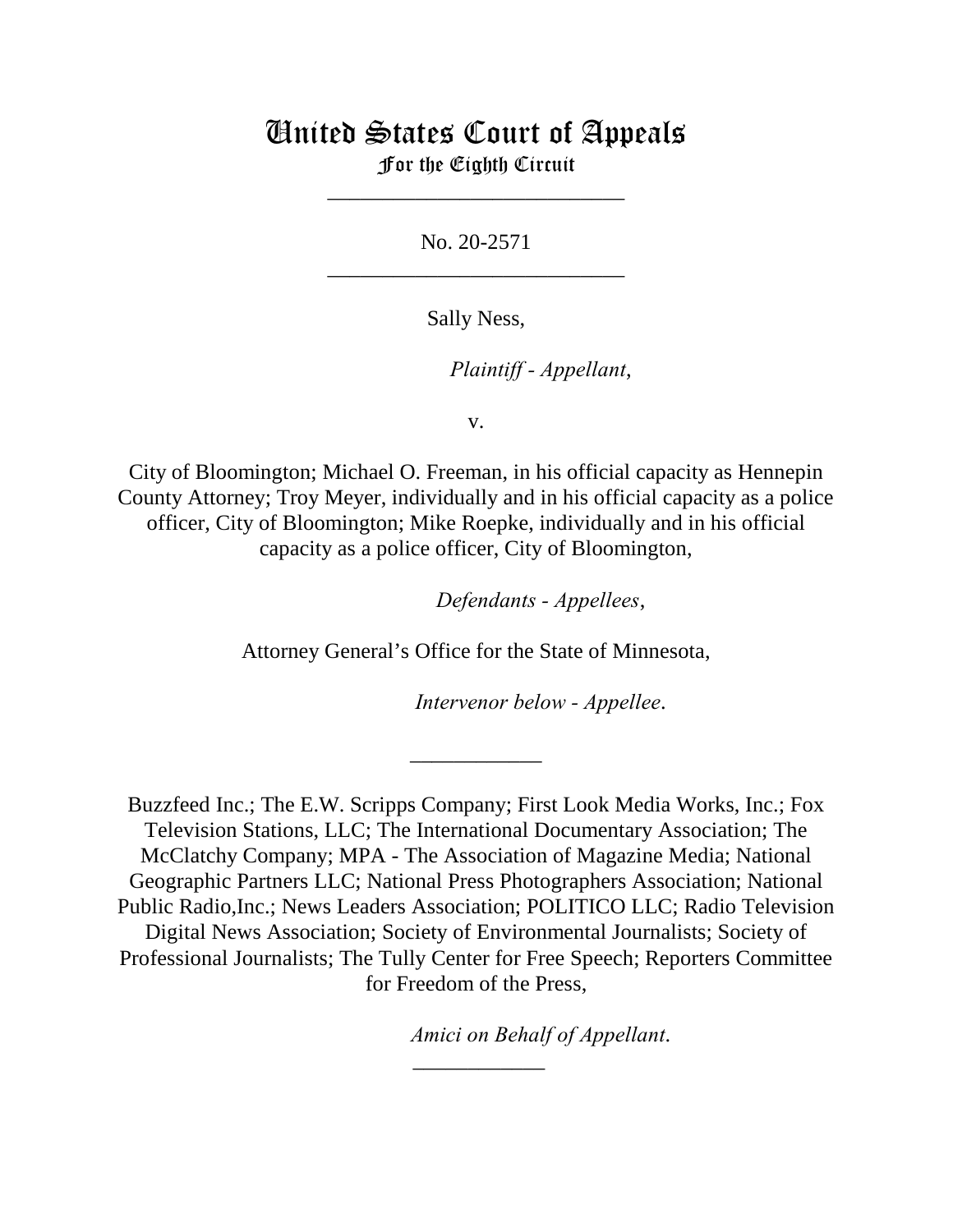Appeal from United States District Court for the District of Minnesota

\_\_\_\_\_\_\_\_\_\_\_\_

 Submitted: May 12, 2021 Filed: September 2, 2021

\_\_\_\_\_\_\_\_\_\_\_\_

\_\_\_\_\_\_\_\_\_\_\_\_

Before COLLOTON, WOLLMAN, and KOBES, Circuit Judges.

COLLOTON, Circuit Judge.

Sally Ness is embroiled in a dispute with the City of Bloomington, Minnesota, over Ness's desire to produce photographs and video recordings of activities in a public park, where the images captured would include children. Ness seeks to undertake these acts in order to comment publicly on a dispute with city authorities over use of the park.

Ness sued the City of Bloomington, the Hennepin County Attorney, and two Bloomington police officers. She sought a declaration that a state harassment statute and a city ordinance are unconstitutional under the First Amendment, injunctive relief against enforcement of those laws, and nominal damages. The district court granted the defendants' motions to dismiss the complaint, and denied Ness's motion for summary judgment.

On Ness's appeal, we dismiss as moot her challenge to the harassment statute, which has been superseded by the state legislature. We affirm the dismissal as to the claims for damages against the police officers and the City based on alleged enforcement of the former harassment statute. But we reverse and direct entry of judgment for Ness on her claim that the city ordinance forbidding photography and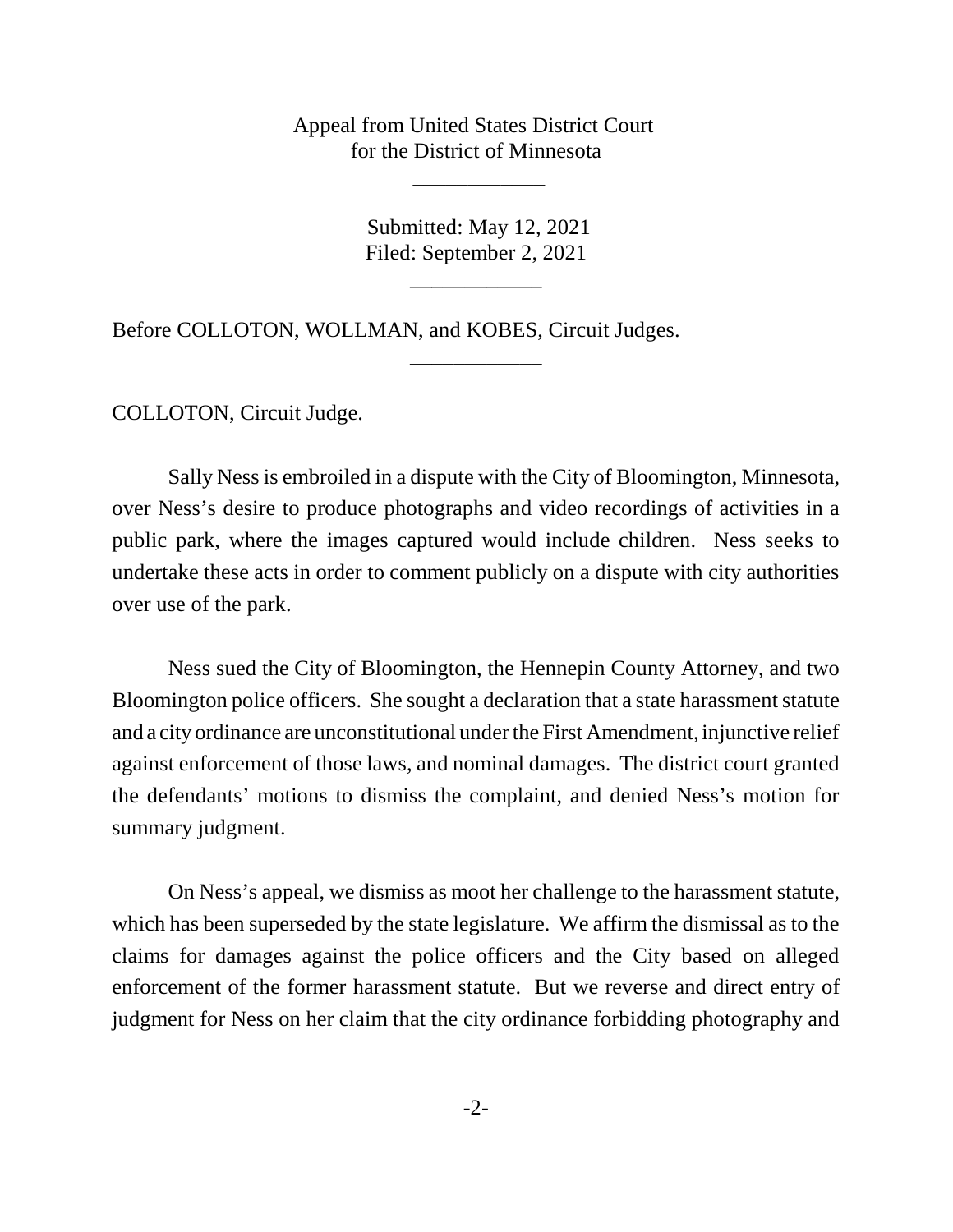video recording in the public park is unconstitutional under the First Amendment as applied to her activity on which the claim is based.

I.

In 2011, the Bloomington City Council approved a conditional use permit for the Al Farooq Youth and Family Center to operate a school, day care, and place of assembly at a property adjacent to a public park called Smith Park. A joint use agreement governs the sharing of parking facilities between the City and the Center, and allows the Center to use Smith Park for its programs. A charter school, Success Academy, opened on the Center's property in 2017. The school uses Smith Park for recess.

Ness is a Bloomington resident who lives in the Smith Park neighborhood. She describes herself as the "point person" for delivering neighborhood concerns to the City about the Center's alleged violations of its agreements related to use of the park and the parking spaces surrounding the park. Ness records videos and takes photographs from public sidewalks and streets around the park, the driveways of homes across the street from the park, and within the park itself. She documents her concerns by posting the photographs and videos on a Facebook page and an internet blog.

In August 2018, someone lodged a formal complaint against Ness for possible violations of the harassment statute, Minn. Stat. § 609.749 (2019), based on her recording and photography at Smith Park. The City did not file charges against Ness at the time.

In August 2019, Bloomington police officers Meyer and Roepke approached Ness while she was video recording activities relating to alleged violations of the joint use agreement near the Center. The officers were investigating a harassment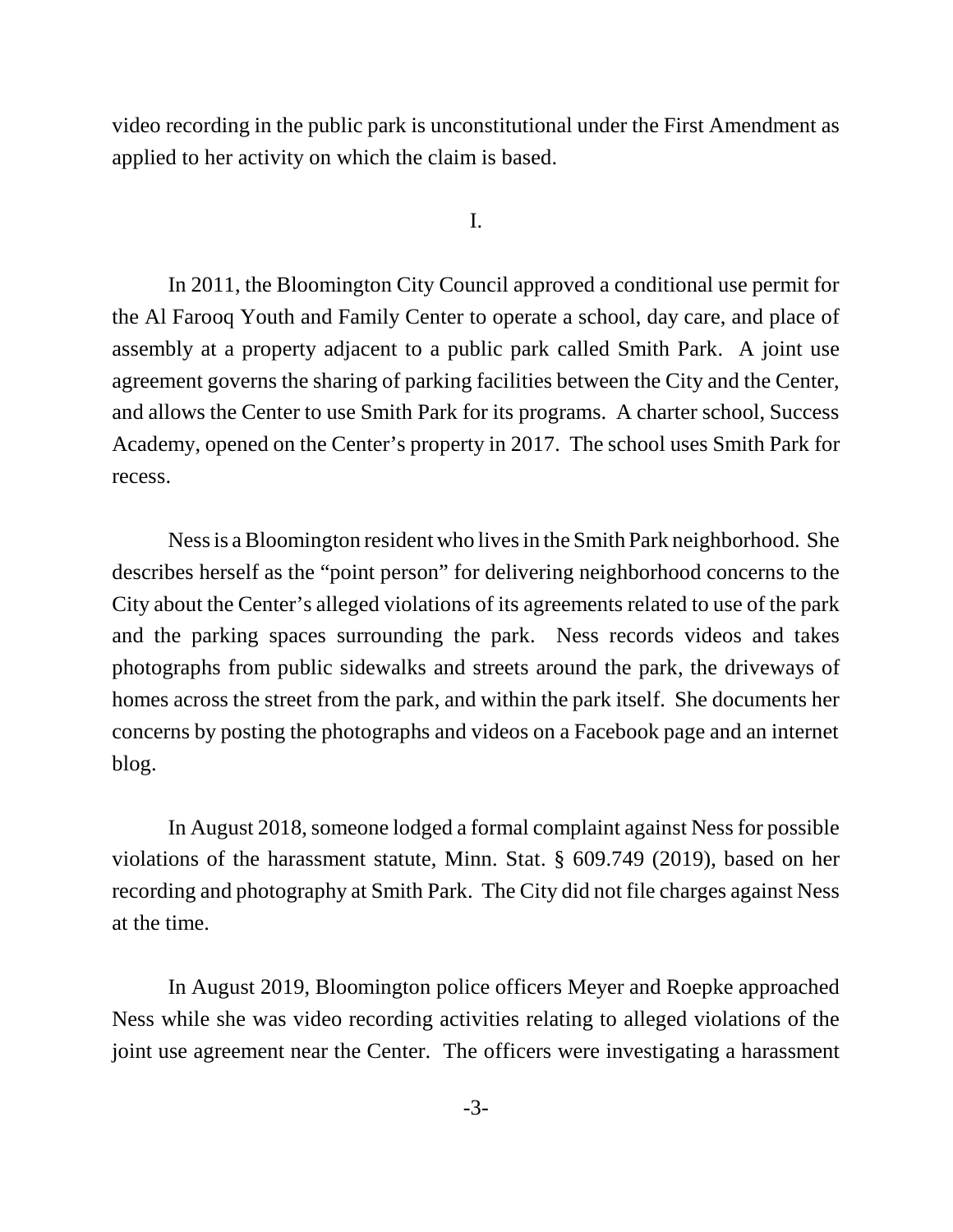complaint filed by the principal of Success Academy and the parent of a student. The officers warned Ness that she could be arrested for violating the harassment statute if children felt threatened or intimidated by her filming, regardless of her intent. According to Officer Meyer's report, he asked Ness to "stop filming."

In October 2019, two city police detectives and a community liaison met with Ness at her home. The detectives informed Ness that she was a "suspect" in a "harassment case," based on her recording of alleged overuse and noncompliant use of Smith Park by the Center and the school. Neither the County nor the City prosecuted Ness under the harassment statute.

Also in October 2019, the City Council approved an ordinance proscribing the photography and recording of children in city parks. The ordinance provides that in city parks, "[n]o person shall intentionally take a photograph or otherwise record a child without the consent of the child's parent or guardian." Bloomington, Minn., City Code § 5.21(23). A violation is punished as a petty misdemeanor. *See id.* § 5.22.

In November 2019, Ness sued the City of Bloomington, the Hennepin County Attorney, Seargant Roepke, and Officer Meyer under 42 U.S.C. § 1983. She alleged violations of the First and Fourteenth Amendments. Ness sought a declaration that Minnesota's 2019 harassment statute and the Bloomington ordinance are unconstitutional on their face and as applied to her. She also requested injunctive relief and nominal damages. The Minnesota Attorney General intervened to defend the constitutionality of the harassment statute. *See* 28 U.S.C. § 2403(b); Fed. R. Civ. P. 5.1(c).

The defendants moved to dismiss the complaint, and Ness moved for summary judgment. The district court granted the motions to dismiss, and denied Ness's motion. The court determined that Ness lacked standing to challenge the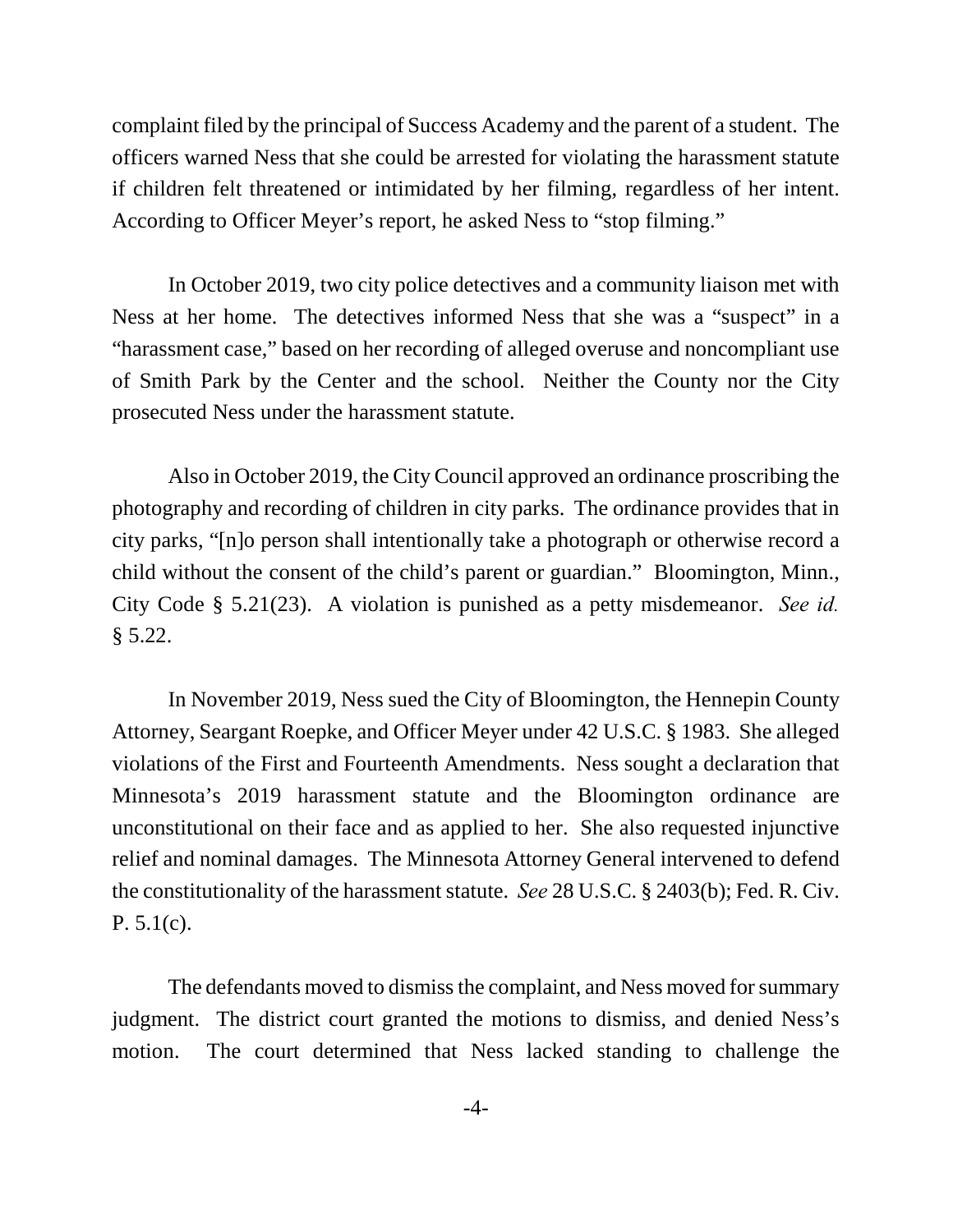constitutionality of the harassment statute, that the officers were entitled to qualified immunity for their alleged threat to enforce the harassment statute in August 2019, and that the complaint failed plausibly to allege that the city ordinance was unconstitutional under the First Amendment. In reviewing the sufficiency of the complaint, we take the factual allegations as true and consider whether they plausibly allege a violation of the Constitution. *Ashcroft v. Iqbal*, 556 U.S. 662, 678 (2009). In evaluating the denial of Ness's motion for summary judgment, we consider the evidentiary submissions in the district court, taking the evidence in the light most favorable to the nonmovants. *Anderson v. Liberty Lobby, Inc.*, 477 U.S. 242, 255 (1986).

## II.

On appeal, Ness first contests the dismissal of her challenge to the Minnesota harassment statute, Minn. Stat. § 609.749. She maintains that the district court erred in concluding that she lacks standing to challenge the statute's constitutionality. The county attorney and the State argue that Ness's claim for injunctive relief against enforcement of the statute is moot.

"A case becomes moot—and therefore no longer a 'Case' or 'Controversy' for purposes of Article III—when the issues presented are no longer 'live' or the parties lack a legally cognizable interest in the outcome." *Already, LLC v. Nike, Inc.*, 568 U.S. 85, 91 (2013) (internal quotation omitted). When the challenged "law has been amended or repealed, actions seeking . . . injunctive relief for earlier versions are generally moot unless the problems are capable of repetition yet evading review." *Phelps-Roper v. City of Manchester*, 697 F.3d 678, 687 (8th Cir. 2012) (en banc) (alteration and internal quotation omitted). If the amended statute disadvantages a plaintiff in the "same fundamental way" as the old statute, claims for injunctive relief remain justiciable. *See Ne. Fla. Chapter of Associated Gen. Contractors of Am. v. City of Jacksonville*, 508 U.S. 656, 662-63 (1993).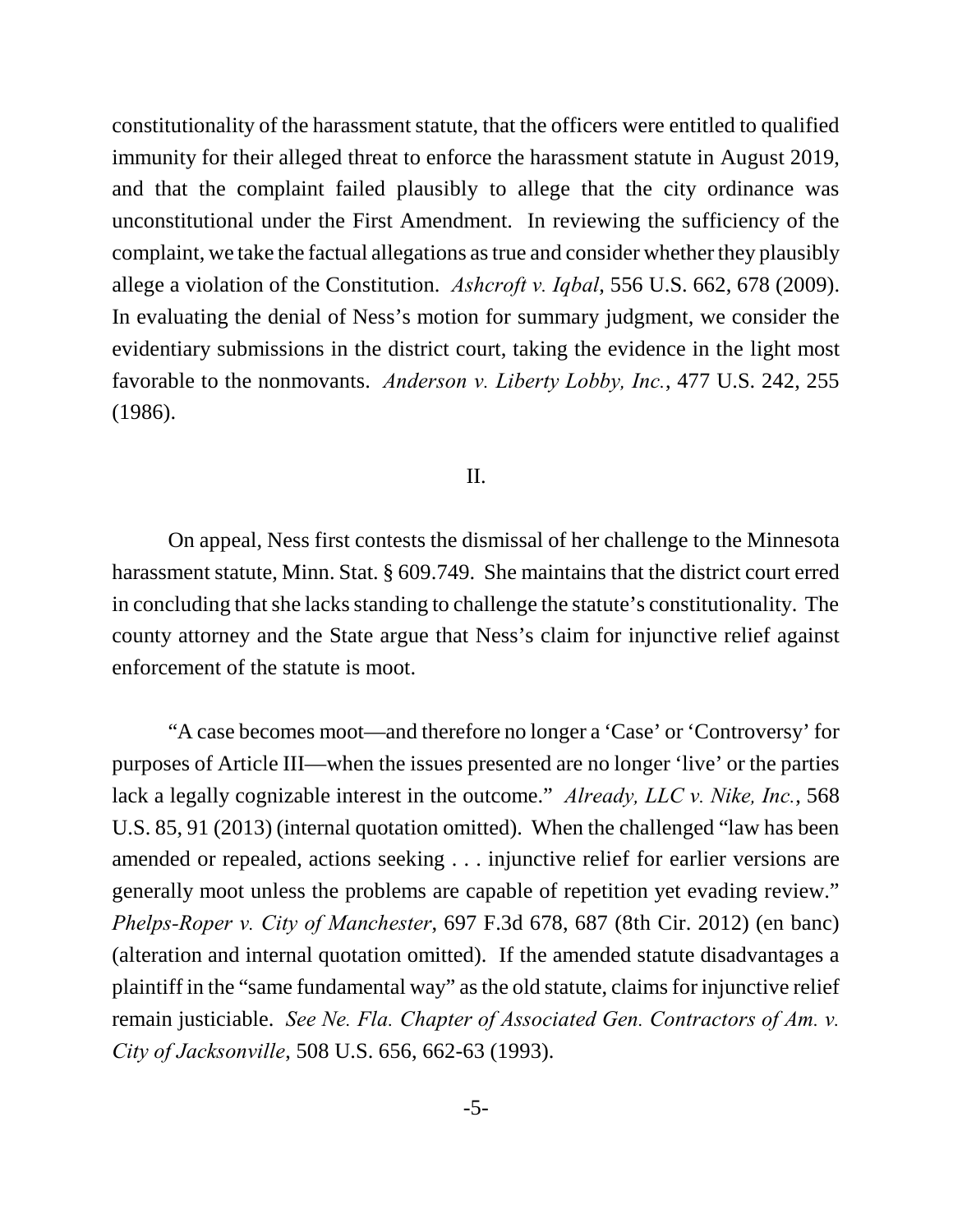Ness's claim for injunctive relief against the harassment statute is moot. The Minnesota legislature amended the harassment statute in 2020. *See* 2020 Minn. Laws 434-35. As to one element, the 2019 and 2020 statutes are similar: both provide that a person commits the offense of harassment if she "follows, monitors, or pursues another, whether in person or through any available technological or other means." Minn. Stat. § 609.749, subdiv. 2(c)(2) (2020); *id.* § 609.749, subdiv. 2(2) (2019). But there is also a significant difference: the 2019 statute did not require proof of specific intent. Under the old law, the State could prove a violation by showing merely that "the actor knows or has reason to know" that her conduct "would cause the victim . . . to feel frightened, threatened, oppressed, persecuted, or intimidated." *Id.* § 609.749, subdiv. 1 (2019). Under the 2020 statute, the State must show that a person's act is undertaken with "the intent to kill, injure, harass, or intimidate another person." *Id.* § 609.749, subdiv. 2(b) (2020).

Ness argued in district court that the 2019 harassment statute was unconstitutional because it lacked an intent requirement—that is, she could be prosecuted "regardless of whether [she] intends to make the victim feel" threatened. Ness does not intend to harass anyone; she wants to monitor "parking and traffic violations and the excessive use" of the Center's "facilities" and Smith Park. The 2020 statute requires a showing of specific intent, and thus does not disadvantage Ness in the "same fundamental way" as the old statute. Ness's claim for injunctive relief against the 2019 harassment statute is therefore moot. *See SD Voice v. Noem*, 987 F.3d 1186, 1189-90 (8th Cir. 2021).

On appeal, Ness also asks for injunctive relief against the 2020 harassment statute, but her complaint did not challenge the 2020 statute, the district court did not address it, and we decline to address its constitutionality for the first time on appeal. *Libertarian Party of Ark. v. Martin*, 876 F.3d 948, 951-52 (8th Cir. 2017). Because we conclude that Ness's claim for injunctive relief is moot, we need not address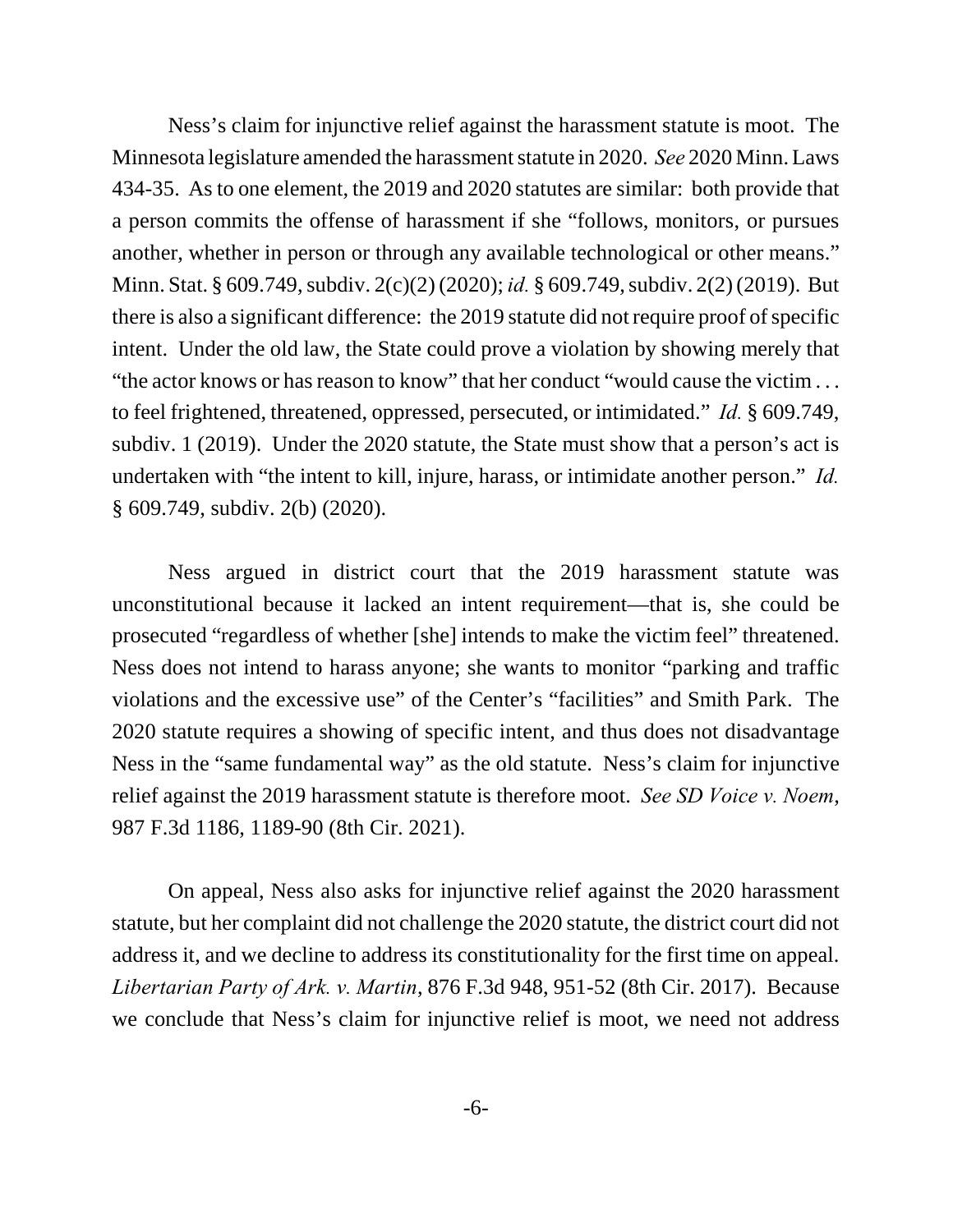whether Ness lacks Article III standing to seek such relief. *See Troiano v. Supervisor of Elections*, 382 F.3d 1276, 1281 n.3 (11th Cir. 2004).

## III.

Ness next contends that she stated a claim for a violation of her First Amendment rights and entitlement to nominal damages based on threats to enforce the 2019 harassment statute. She argues that the City and the police officers unlawfully used the statute to "silence" her.

#### A.

We first consider Ness's claim against Sergeant Roepke and Officer Meyer in their individual capacities. Ness alleges that she stopped making recordings after the officers threatened to enforce Minnesota's harassment statute against her during their August 2019 encounter. The district court dismissed the claim on the ground that the officers are entitled to qualified immunity.

When defendants assert that they are entitled to qualified immunity from a civil damages suit brought under 42 U.S.C. § 1983, the plaintiff must show that the defendants violated a constitutional right that was "clearly established" at the time of the incident. *Pearson v. Callahan*, 555 U.S. 223, 232 (2009). A right is clearly established if the law was sufficiently clear such that "every reasonable official would understand that what he is doing is unlawful." *District of Columbia v. Wesby*, 138 S. Ct. 577, 589 (2018) (internal quotation omitted).

Ness contends that the officers' threat to enforce the harassment statute against her for filming children in and around Smith Park violated her "right to film." She alleges that Meyer and Roepke told her that if she continued with her videotaping, and the complainants felt harassed or threatened by her activity, then Ness would be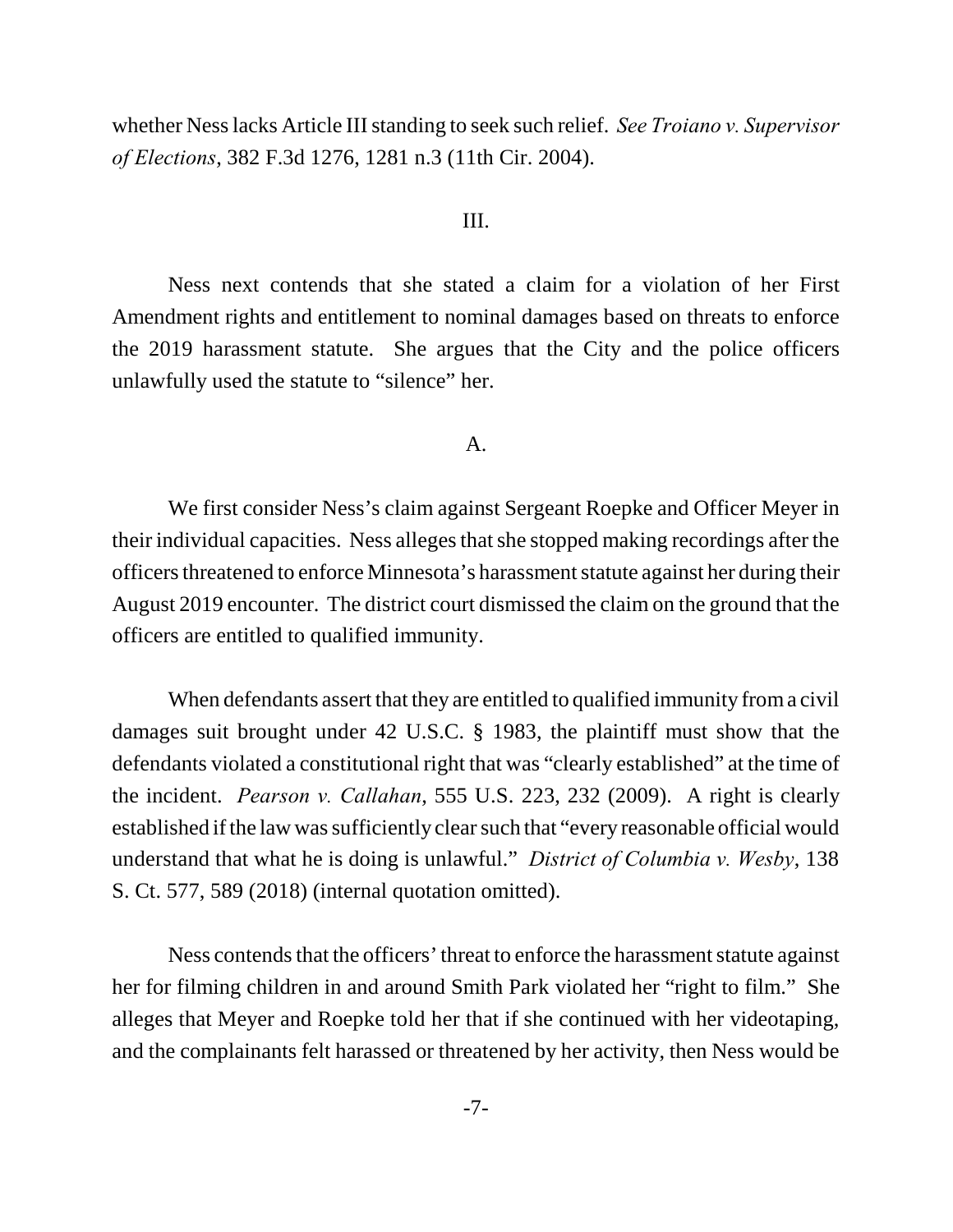subject to arrest regardless of her intentions. She alleges that she "ceased" her recording activity as a result of the encounter.

The officers, however, reasonably relied on Minnesota's harassment statute in warning Ness that her video recording may constitute harassment. At the time, the statute permitted a conviction on proof that "the actor knows or has reason to know" that the conduct "would cause the victim . . . to feel frightened, threatened, oppressed, persecuted, or intimidated." Minn. Stat. § 609.749, subdiv. 1 (2019). Consistent with the statute, the officers allegedly informed Ness that her actions had caused the school principal and a parent to feel intimidated and scared. They allegedly warned Ness that she could be arrested for harassment if the complainants felt harassed or threatened by her continued videotaping.

The reliance on a state statute that has not been declared unconstitutional is generally a paradigmatic example of reasonableness that entitles an officer to qualified immunity. *See Landrum v. Moats*, 576 F.2d 1320, 1327 n.14 (8th Cir. 1978) (citing *Pierson v. Ray*, 386 U.S. 547, 556-57 (1967)); *Citizens in Charge, Inc. v. Husted*, 810 F.3d 437, 440-43 (6th Cir. 2016); *Cooper v. Dillon*, 403 F.3d 1208, 1220-21 (11th Cir. 2005). When a legislative body establishes a law, the enactment "forecloses speculation by enforcement officers concerning its constitutionality," unless the law is "so grossly and flagrantly unconstitutional that any person of reasonable prudence would be bound to see its flaws." *Michigan v. DeFillippo*, 443 U.S. 31, 38 (1979). Police officers are not trained as constitutional lawyers. The alleged flaws in the 2019 harassment statute are not so "gross" and "flagrant" that no reasonable police officer could have believed that it was constitutional. Thus, the district court did not err in dismissing the claims against the officers based on qualified immunity.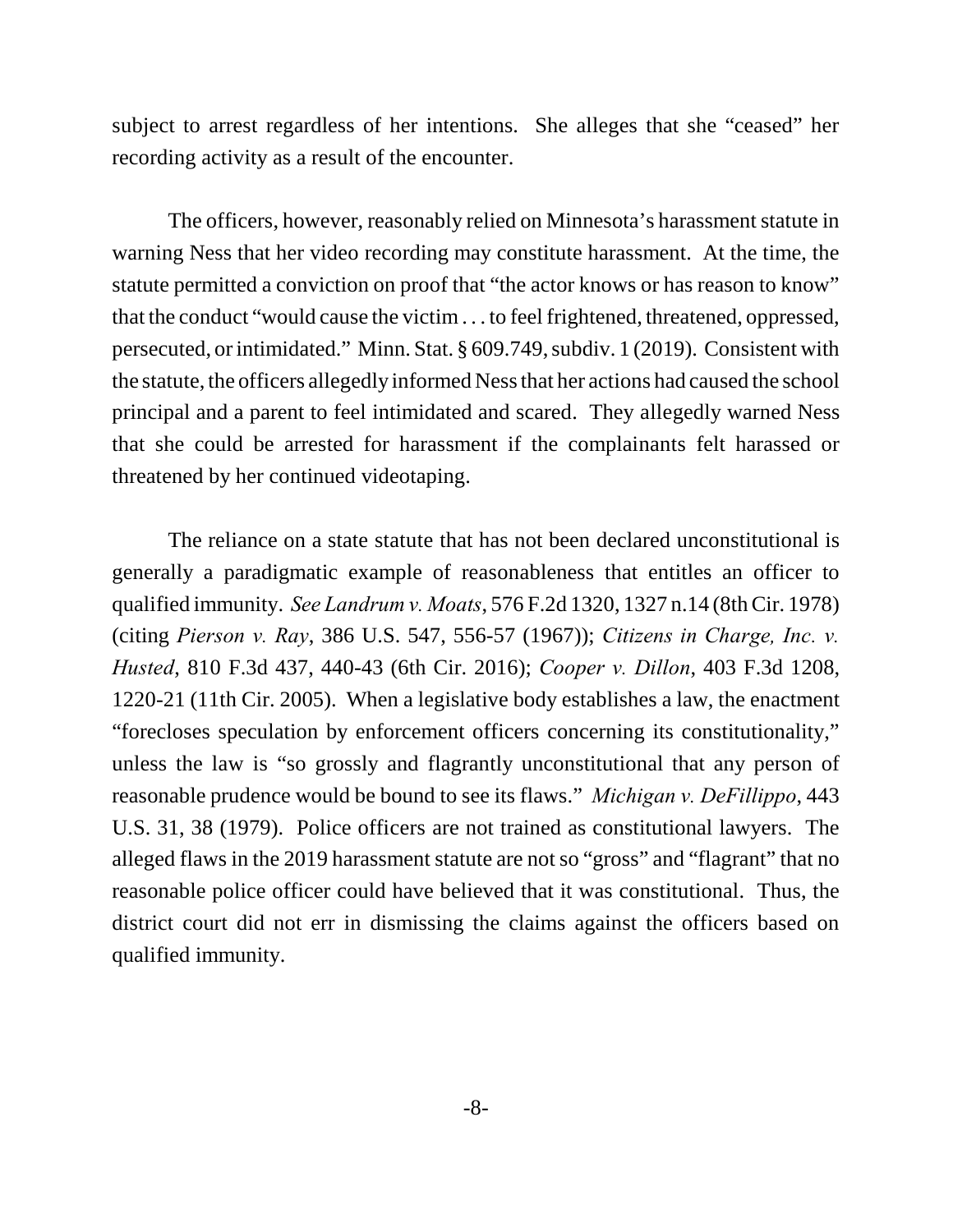Ness also argues that she stated a claim for nominal damages against the City and the officers in their official capacities. Claims under 42 U.S.C. § 1983 against municipal officials in their official capacities are treated as claims against the municipality. *Kentucky v. Graham*, 473 U.S. 159, 165-66 (1985). On these claims, the district court granted the City's motion to dismiss without elaboration.

Under § 1983, a plaintiff cannot state a claim against a municipality for money damages on a *respondeat superior* theory, but must instead show that a "policy or custom" of the municipality caused a constitutional violation. *Monell v. Dep't of Soc. Servs.*, 436 U.S. 658, 694 (1978). Municipal liability attaches only where "a deliberate choice to follow a course of action is made from among various alternatives by the official or officials responsible for establishing final policy with respect to the subject matter in question." *Pembaur v. City of Cincinnati*, 475 U.S. 469, 483 (1986).

Ness alleges that the City and the officers were "acting under color of state law" when enforcing the harassment statute. But she fails to allege that a city policymaker adopted the *state* harassment statute as the official policy of the *City* of Bloomington, or that the City has a policy or custom of enforcing the statute in an unconstitutional manner. The complaint does not allege that the City incorporated the state statute into its municipal code, or that a policymaker like the chief of police was responsible for the enforcement action. *Cf. Cooper*, 403 F.3d at 1222-23. We decline to make the "conceptual leap" that the enforcement of a state statute by city police officers supports a claim that the alleged unconstitutional statute was adopted as a city policy. *Surplus Store & Exch., Inc. v. City of Delphi*, 928 F.2d 788, 790-92 (7th Cir. 1991). "It is difficult to imagine a municipal policy more innocuous and constitutionally permissible, and whose causal connection to the alleged violation is more attenuated, than the 'policy' of enforcing state law." *Id*. at 791.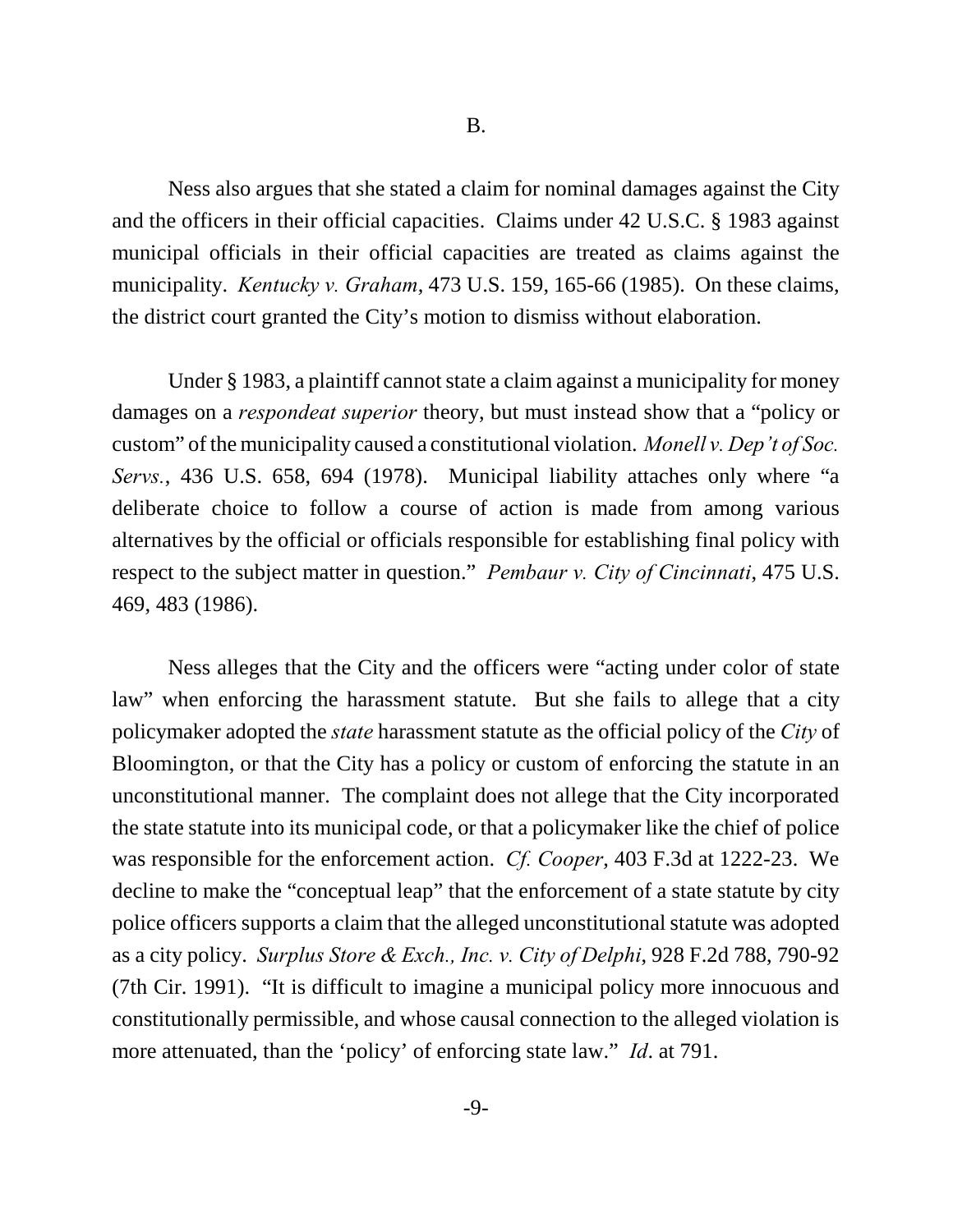Ness's claim against the City for nominal damages is therefore premised on making the municipality vicariously liable for the actions of its police officers. Her complaint states that she "ceased her filming activity," because of the August 2019 "threat by the City, through its police officers Defendants Meyer and Roepke, to enforce the Harassment Statute." The complaint further alleges that the detectives' visit to her home in October 2019 "confirmed" her "fears" that she would be prosecuted under the harassment statute. Because these allegations are based on the actions of city employees and not on a policy or custom of the City, Ness's claim for nominal damages is insufficient to state a claim. *Monell*, 436 U.S. at 691-94.

#### IV.

Ness also challenges the constitutionality of the city ordinance. The disputed ordinance provides that in city parks, "[n]o person shall intentionally take a photograph or otherwise record a child without the consent of the child's parent or guardian." Bloomington, Minn., City Code § 5.21(23). The district court granted the City's motion to dismiss, but Ness argues that she was entitled to summary judgment that the ordinance is unconstitutional on its face and as applied to her activity under the First Amendment.

Ness claims that the ordinance is unconstitutional as applied to her photography and video recording of matters of public controversy for dissemination on the internet. The City and Ness dispute whether the ordinance prohibits speech or merely proscribes conduct. Even if we assume that the ordinance on its face does not aim at the suppression of speech, the ordinance operates to restrict speech in this case.

Whether the ordinance proscribes speech, conduct, or both depends on the particular activity in which an actor seeks to engage. If the act of making a photograph or recording is to facilitate speech that will follow, the act is a step in the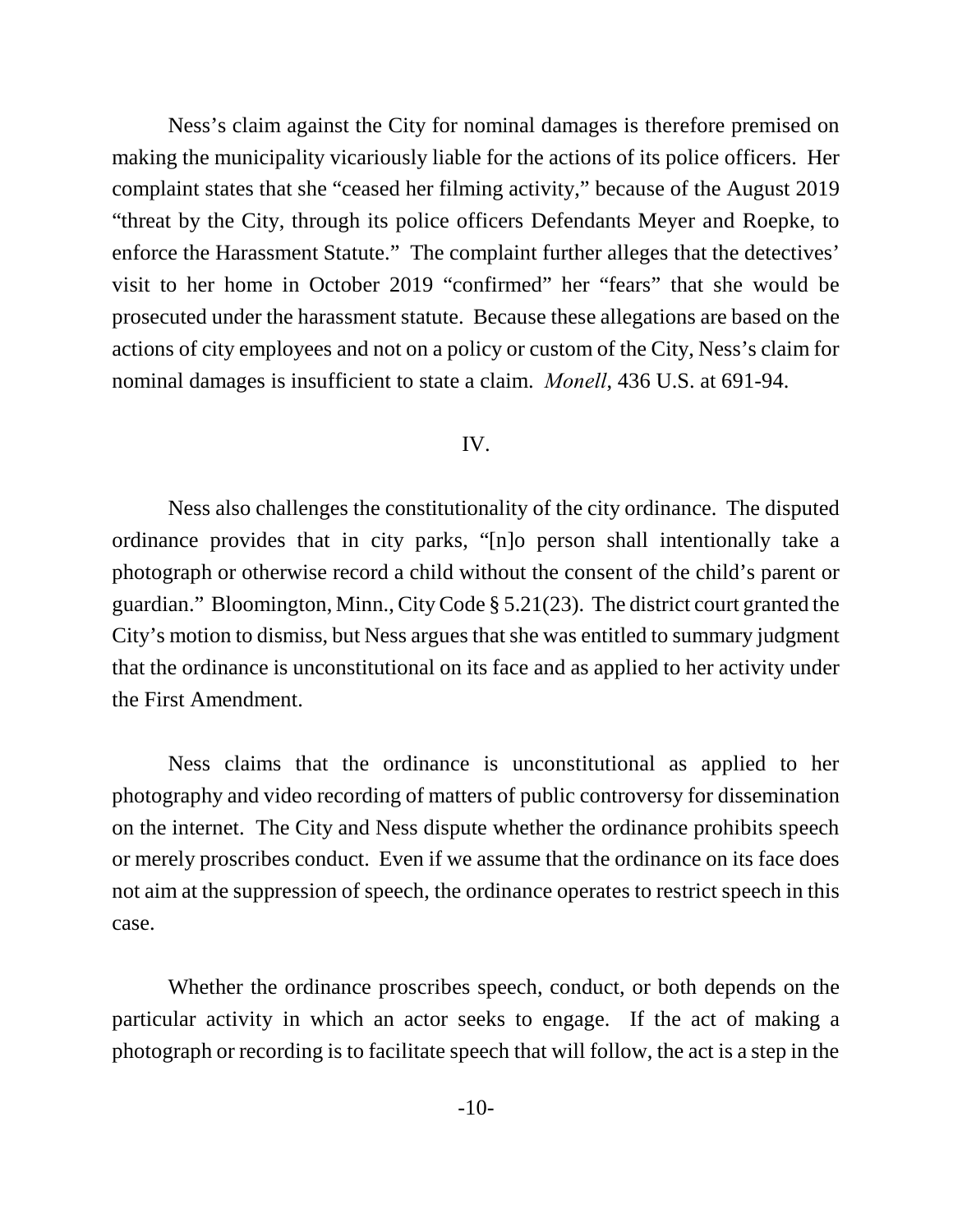"speech process," and thus qualifies itself as speech protected by the First Amendment. *See Citizens United v. Fed. Election Comm'n*, 558 U.S. 310, 336-37 (2010); *ACLU of Ill. v. Alvarez*, 679 F.3d 583, 595-97 (7th Cir. 2012). If the photography or recording is unrelated to an expressive purpose, or if the ordinance prohibits conduct that imposes incidental burdens on speech, then the act of recording may not receive First Amendment protection. *See Sorrell v. IMS Health Inc.*, 564 U.S. 552, 567 (2011); *Rumsfeld v. F. for Acad. & Institutional Rts., Inc.*, 547 U.S. 47, 62 (2006).

Applying the distinction between speech and conduct to this case, we conclude that Ness's photography and video recording is speech. Ness wants to photograph and record the asserted "noncompliant and overuse of Smith Park" by the Center and Success Academy, and she wants to post those photographs and videos to an internet blog and a Facebook page "in order to inform the public" about the controversy. Thus, her photography and recording is analogous to news gathering. The acts of taking photographs and recording videos are entitled to First Amendment protection because they are an important stage of the speech process that ends with the dissemination of information about a public controversy. *See Alvarez*, 679 F.3d at 597-601; *cf. Branzburg v. Hayes*, 408 U.S. 665, 681 (1972) (stating that news gathering receives "some protection" under the First Amendment).

We next consider the level of scrutiny applicable to the ordinance. A public park is a traditional public forum. *Perry Educ. Ass'n v. Perry Loc. Educators' Ass'n*, 460 U.S. 37, 45 (1983). Content-neutral time, place, and manner restrictions are permitted in traditional public fora if the restrictions "are narrowly tailored to serve a significant governmental interest." *McCullen v. Coakley*, 573 U.S. 464, 477 (2014) (internal quotation omitted). Content-based restrictions, however, "are presumptively unconstitutional" and must satisfy strict scrutiny. *Reed v. Town of Gilbert*, 576 U.S. 155, 163-64 (2015). To enforce a content-based restriction, the government must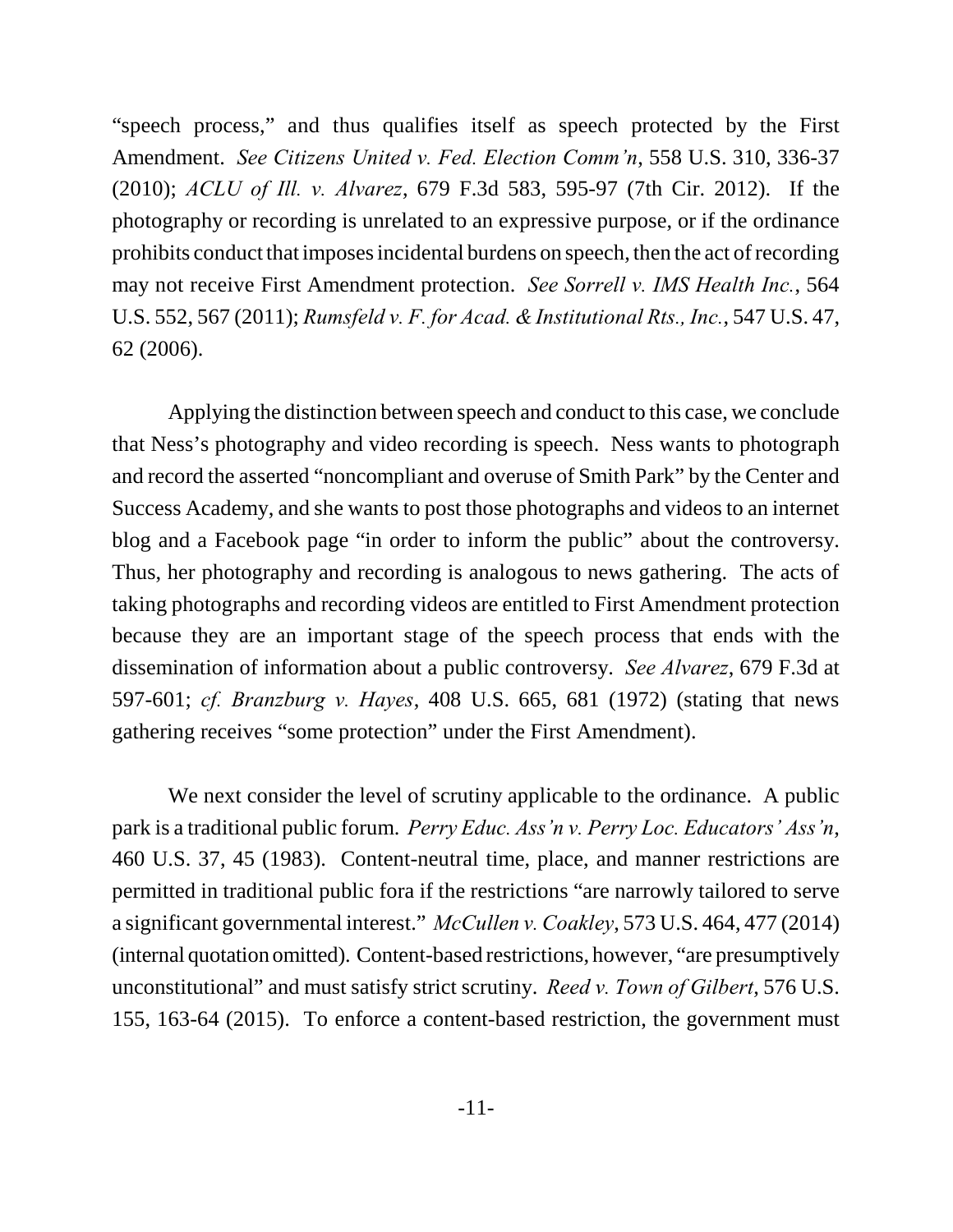show that the restriction "furthers a compelling interest and is narrowly tailored to achieve that interest." *Id.* at 171 (internal quotation omitted).

Ness maintains that the ordinance is a content-based restriction as applied to her photography and filming, while the City contends that the ordinance operates as a time, place, and manner restriction. We agree with Ness, because city officials must examine the content of the speech to determine whether it is prohibited. *See id.* at 163-64; *FCC v. League of Women Voters of Cal.*, 468 U.S. 364, 383 (1984). To determine whether Ness's photography or recording in a park is proscribed by the ordinance, an official must examine the content of the photograph or video recording to determine whether a child's image is captured. Thus, the ordinance is contentbased as applied to the facts of this case.

Even though the ordinance is content-based, the City may still enforce it against Ness if the restriction furthers a compelling government interest and is narrowly tailored to that end. *Reed*, 576 U.S. at 171. The City contends that it has a compelling interest in "protecting children from intimidation or exploitation," and that the ordinance proscribes "potentially frightening interactions with children."

We may assume that a narrowly tailored ordinance aimed at protecting children from intimidation and exploitation could pass strict scrutiny. The present ordinance, however, is not narrowly tailored to that end as applied to Ness. Ness seeks to photograph and video record a matter of public interest—purported violations of permits issued by the City—and does not intend to harass, intimidate, or exploit children. Ness also advised the City that it was her practice to "block" out the identities of juveniles when she posts images online, and the City produced no evidence to the contrary. *See* R. Doc. 31, at 29-30; R. Doc. 20, at 3-4 ¶ 13; *see City Manager, "Cones to Keep the Kids Going Safely," Pictures Indicate Differently*, 5 Years Later Blog (Jan. 12, 2019), https://5yearsofcollectingdata.weebly.com/blog/